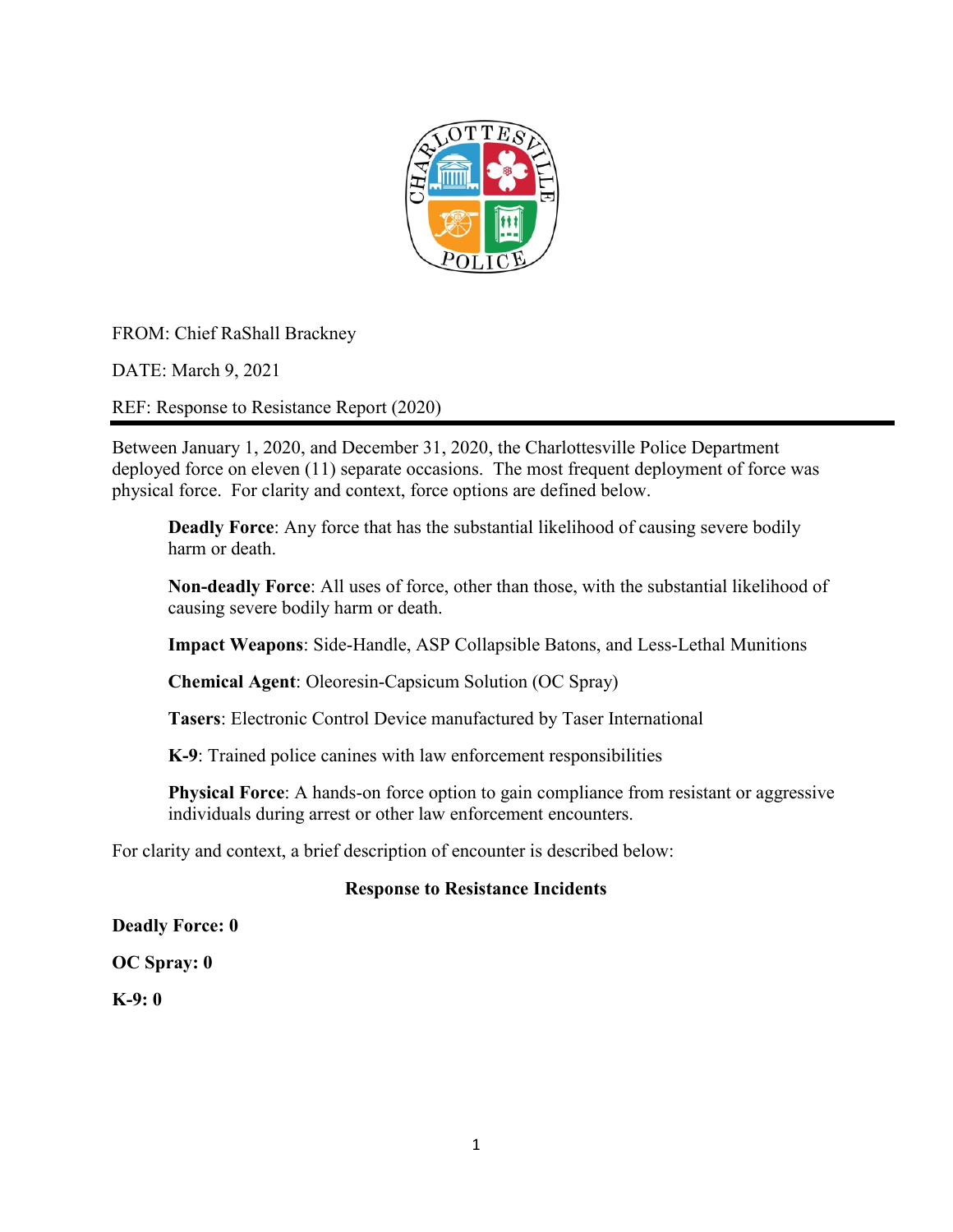## **Impact Weapons: 1**

• December 15, 2020: Officers responded at the request of a family member, for a subject who had outstanding warrants, was known to carry a weapon, and acting unusual. Upon arrival, the subject attempted to flee from the officers, and failed to follow verbal commands to show his hands. In response to his resistance, an officer deployed three, beanbag rounds. The subject was taken into custody. (Officer: B/M; Suspect: B/M)

## **Taser: 1**

• February 28, 2020: Officer responded to a disorder with a weapon. When officers attempted to arrest the suspect, the subject grabbed the officer and refused to release him. The officer removed the cartridge from his Taser and delivered a single drive stun. (Officer: W/M; Suspect B/M)

## **Physical Force: 9**

Take Downs (5) Hands-on (4)

- March 3, 2020: Officer responded to a disorder. The suspect burst out of an apartment building, yelling, and verbally attacking subjects in the parking lot. Officer gave the suspect commands to stop, and the suspect complied. However, the officer grabbed the suspect by the arm, and forced him down a sidewalk and into a wall. The suspect was placed into custody for outstanding warrants. (Officer: W/M; Suspect: B/M)
- June 1, 2020: Officer responded to a disorderly female who had destroyed property. Upon arrival, the officer contacted the suspect, who threw a towel on an officer's head and then started kicking officers as they attempted to remove her from a vehicle. Officers had to remove the suspect from a van by grabbing her by the legs. (Officers: W/M, W/M; Suspect: W/F).
- July 6, 2020: Officer responded to disorder between family members. The suspect was intoxicated and reportedly (physically) violent. The suspect refused to follow verbal commands, and as officers attempted to arrest him, he tried to pull away. The suspect was taken to the ground and placed in custody. (Officers: W/M, W/M; Suspect: B/M)
- July 8, 2020: Officer responded to subject lying on the ground and not moving. Once the officer and rescue personnel arrived, the suspect was determined to be intoxicated. After the suspect refused rescue, the officer attempted to arrest the suspect for being drunk in public. The suspect started to fight the officer, and tried to strike the officer with a closed fist. The suspect was taken to the ground and placed into custody. (Officer: W/M; Suspect: H/M)
- October 27, 2020: Officer responded to a disorder with a weapon. Upon arrival, the officer identified the suspect's vehicle attempting to leave the scene. The officer commanded the driver to stop, and the suspect then attempted to flee the scene on foot. The suspect was taken to the ground and taken into custody. During the search of the suspect, a gun was located. (Officer: W/M; Suspect: B/M)